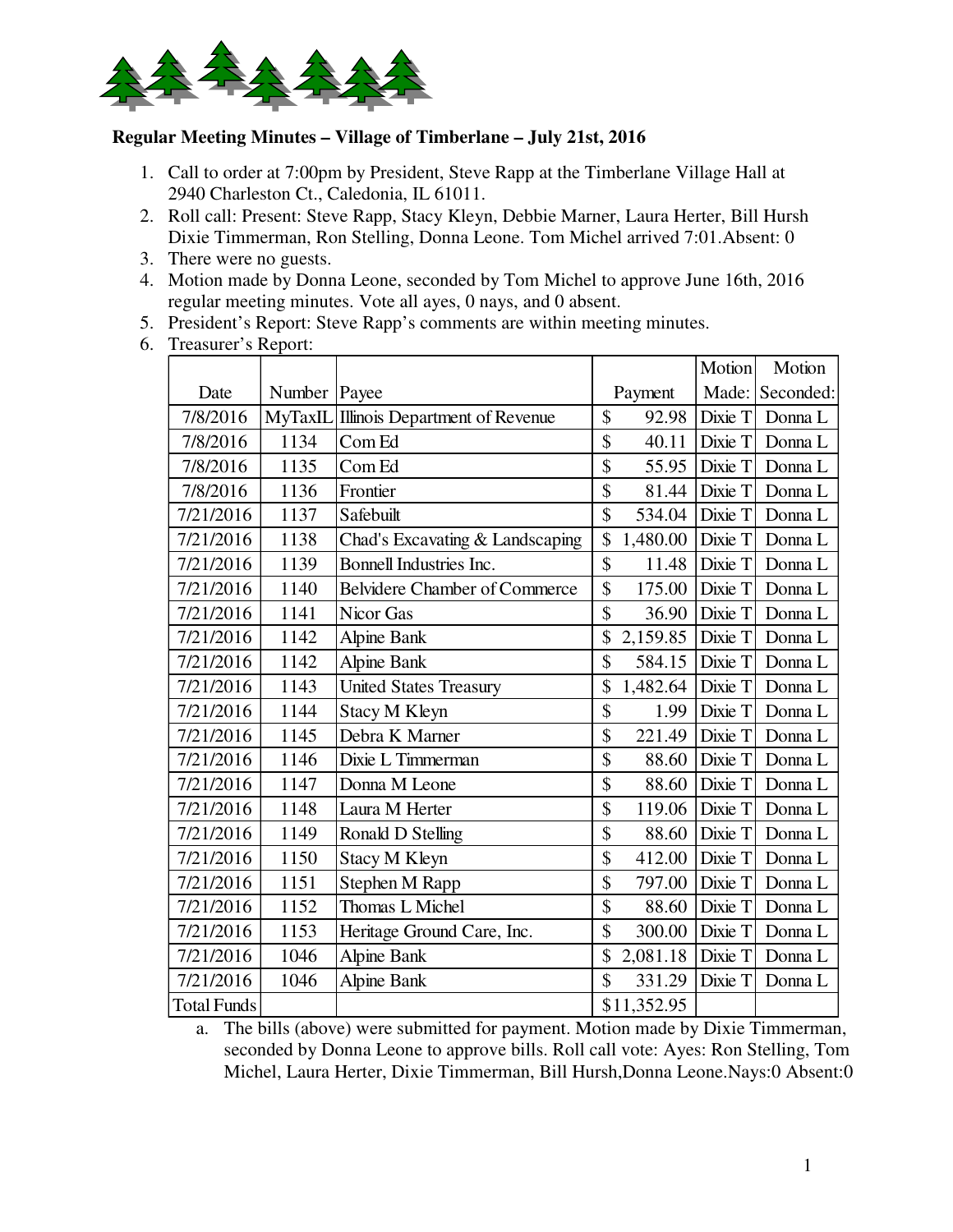- b. Motion made by Laura Herter, seconded by Donna Leone to approve June 2016 Treasurer's Report. Vote all ayes, 0 nays and 0 absent.
- 7. Committee Reports
	- a. Finance
		- i. Stacy Kleyn mailed a letter to IL Funds requesting closure of the General Fund and transferring the balance to the US Bank general checking account.
	- b. Planning and Zoning
		- i. None
	- c. Roads/Highways/Bridges
		- i. No culvert permits issued.
		- ii. Steve Rapp received an IDOT 5 year Functional Classification Review of Orth Road and Dawson Lake Road that is required every 2 years. Steve sent it to Rich Lundeen to review for any changes who found no changes were needed. Steve will submit the completed IDOT form.
		- iii. Motion made by Bill Hursh, seconded by Donna Leone to approve the following quotes to repair Orth road: Norwest Construction not to exceed \$19,950 and Peter Baker & Son co not exceed \$19,900 subject to receiving a revised proposal to be reviewed and approved by the board. Roll call vote: Laura Herter, Bill Hursh, Ron Stelling, Donna Leone. Abstain from voting: Dixie Timmerman Tom Michel, Nays: 0 Absent: 0
		- iv. The trustees have the weight limit and caution signs, posts that were needed.
		- v. Steve Rapp will ask Chad's Excavating and Rich Lundeen for the cost of aggregate for side edging on Orth road.
		- vi. Steve Rapp stated that Orth road will be placed on the RMAP funding list.
	- d. Village Hall
		- i. Motion made by Laura Herter and seconded by Bill Hursh to approve the Cub Scouts request to use the village hall on bi-weekly Mondays starting in Sept for the school year. Vote all ayes, 0 nays, and 0 absent.
		- ii. Laura Herter has a proposed revision to the village hall rental agreement for review at next month's meeting.
- 1. Old Business
	- a. none
- 2. New Business
	- a. Laura Herter and Dixie Timmerman received calls offering the village 40 hr community service work for 1 person as probationary work. Laura will call back.
	- b. Steve Rapp received a request from Mobilitie (a public utility) looking to obtain proper permitting to install a utility pole with communications equipment in the public right of way just south of Dawson Lake Rd at 3605 Prairie Rd. Installation within 6 months of approval. Currently the village has no ordinance governing communication antenna support structure and no action was taken by the trustees.
- 3. Actions from previous meetings:

| <b>Open Actions:</b>                                        | <b>Meeting</b> | <b>Contact</b> |
|-------------------------------------------------------------|----------------|----------------|
| Single Waste Refuse collection consideration to investigate | Nov 2012       | Tom Michel     |
| Lower weight limit on Dawson Lake road from 54,000 lbs to   | Mar 2013       | Trustees       |
| 30,000 lbs as recommended by Hanson Engineering and IDOT.   |                |                |